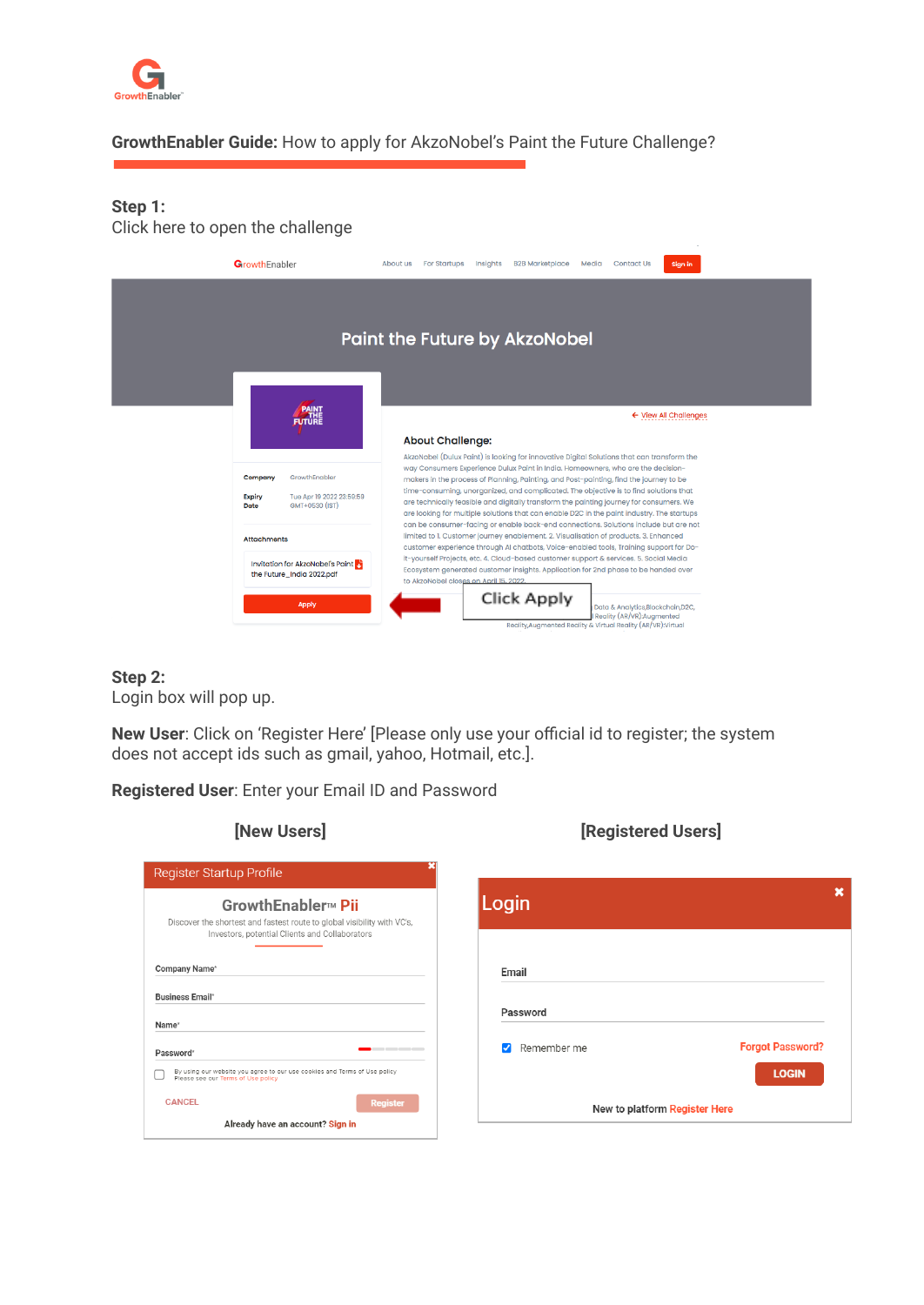

#### **Step 3:**

You will be redirected to the Application Page. Press the Apply button, at the right bottom corner.

| Microsoft<br>Last Date:<br>Company:<br>Jun 10, 2021<br>Agriculture, Education & Training, Energy &<br>Industry:<br>Utilities.Healthcare & Pharmaceuticals.Other<br>Social enterprises/startups addressing<br>Philippines, Bangladesh, Singapore, Japan, Sri<br>Location:<br>critical societal/ sustainability problems<br>Lanka, Cambodia, Nepal<br>through innovative technology solutions.<br>Applicants must have high social impact<br>and wide reach. Applicants must be working<br>in the domains of Agriculture, Healthcare, |  |                                                 |  |
|-------------------------------------------------------------------------------------------------------------------------------------------------------------------------------------------------------------------------------------------------------------------------------------------------------------------------------------------------------------------------------------------------------------------------------------------------------------------------------------------------------------------------------------|--|-------------------------------------------------|--|
| Technology:<br>Eligibility Criteria:                                                                                                                                                                                                                                                                                                                                                                                                                                                                                                |  |                                                 |  |
|                                                                                                                                                                                                                                                                                                                                                                                                                                                                                                                                     |  |                                                 |  |
| NGOs, Non-Profits and Startups that have a<br>dedicated technology team.                                                                                                                                                                                                                                                                                                                                                                                                                                                            |  | Sustainability, Education & Skilling. - Open to |  |

### **Step 4:**

Please select all the applicable Technologies and Solutions. These are important fields as clients search for start-ups by Tech and Solutions.

| <b>Basic Profile</b>                             |                                                                                 |                  | $\times$       |
|--------------------------------------------------|---------------------------------------------------------------------------------|------------------|----------------|
|                                                  |                                                                                 |                  |                |
| <b>UPLOAD</b><br><b>LOGO</b>                     | Company Name*                                                                   | Website*         |                |
| Upload Logo                                      | Year of establishment*                                                          | No. of employees |                |
| Headquarters<br>Other Locations<br>Technologies* |                                                                                 |                  |                |
| 3D Printing ><br>AdTech ><br>AgriTech >          | Artificial Intelligence (AI) ><br>Augmented Reality & Virtual Reality (AR/VR) > |                  |                |
| AutoTech                                         | Big Data & Analytics >                                                          |                  |                |
| Dlaskahain v<br>$\Box$                           |                                                                                 |                  | CANCEL<br>SAVE |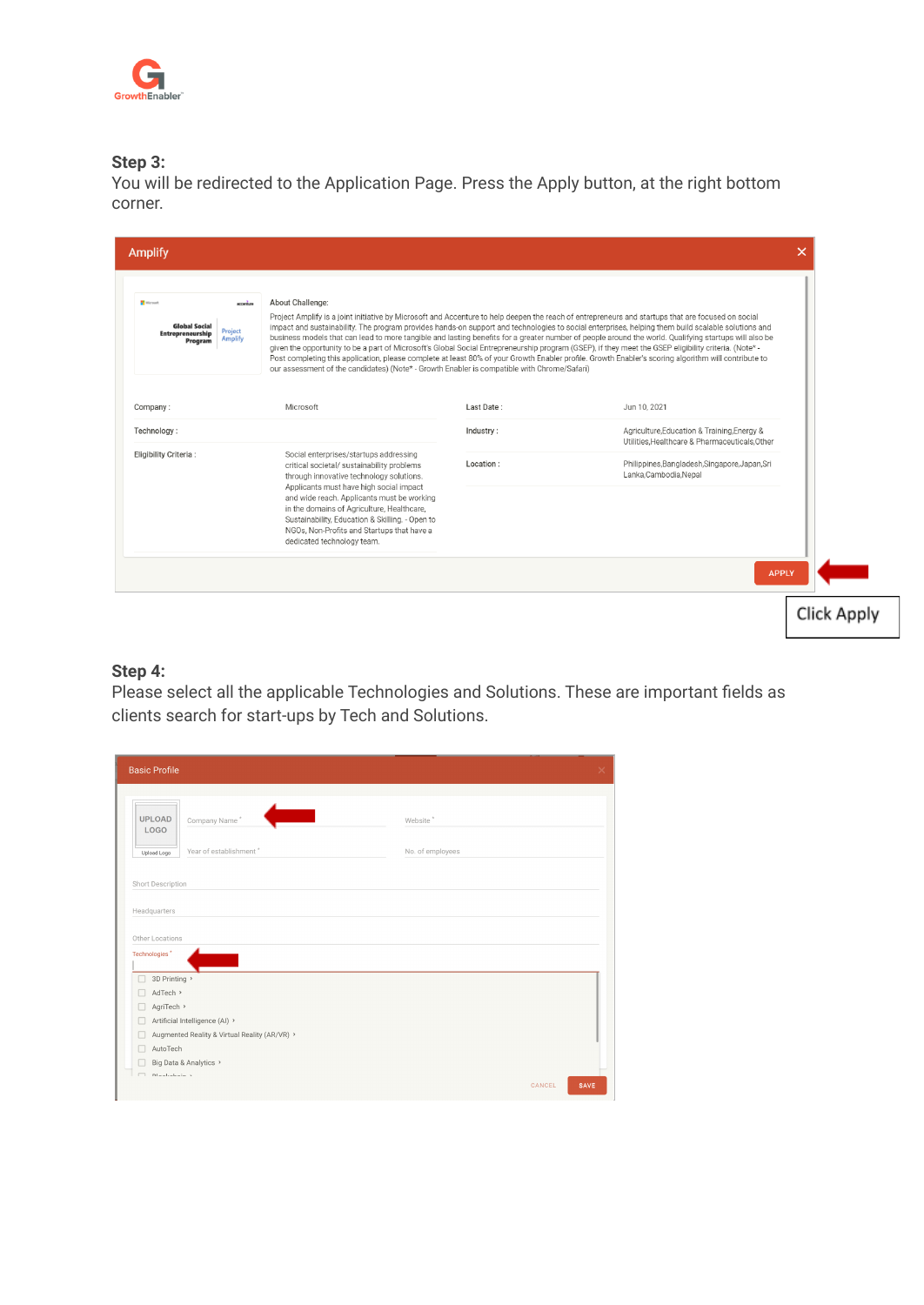

# **Step 5:**

Upload an intro deck through the 'Upload Document' tab.

| <b>Upload Documents</b>            |                         | x                                         |  |
|------------------------------------|-------------------------|-------------------------------------------|--|
| <b>BASIC PROFILE</b>               | <b>UPLOAD DOCUMENTS</b> | <b>REQUEST FOR INFORMATION</b>            |  |
| <b>FOLDERS</b>                     |                         |                                           |  |
| <b>Pitch Deck</b><br>$\mathcal{L}$ |                         | Solution's interface and consumer journey |  |
|                                    |                         | <b>NEXT</b>                               |  |

# **Step 6**:

Answer Mandatory RFI questions. The rest can be updated/answered at a later date. [All answers can be edited after submission]

| <b>RFI</b>                                                                                                   |  |
|--------------------------------------------------------------------------------------------------------------|--|
| 10. List your top three non-monetary challenges to scale your impact. *                                      |  |
| 11. What issues exist with the current approaches that fall short in addressing these challenges to scale? * |  |
| 12. How have you evaluated your impact? *                                                                    |  |
| 13. What is your potential go to market strategy for the solution? (max: 500 characters) *                   |  |
| 14. How will being part of this program increase the impact of your work? *                                  |  |
| 15. What resources from the program would you most like to leverage? *                                       |  |
| 16. Please add your phone number below: *                                                                    |  |
|                                                                                                              |  |
| <b>APPLY</b>                                                                                                 |  |